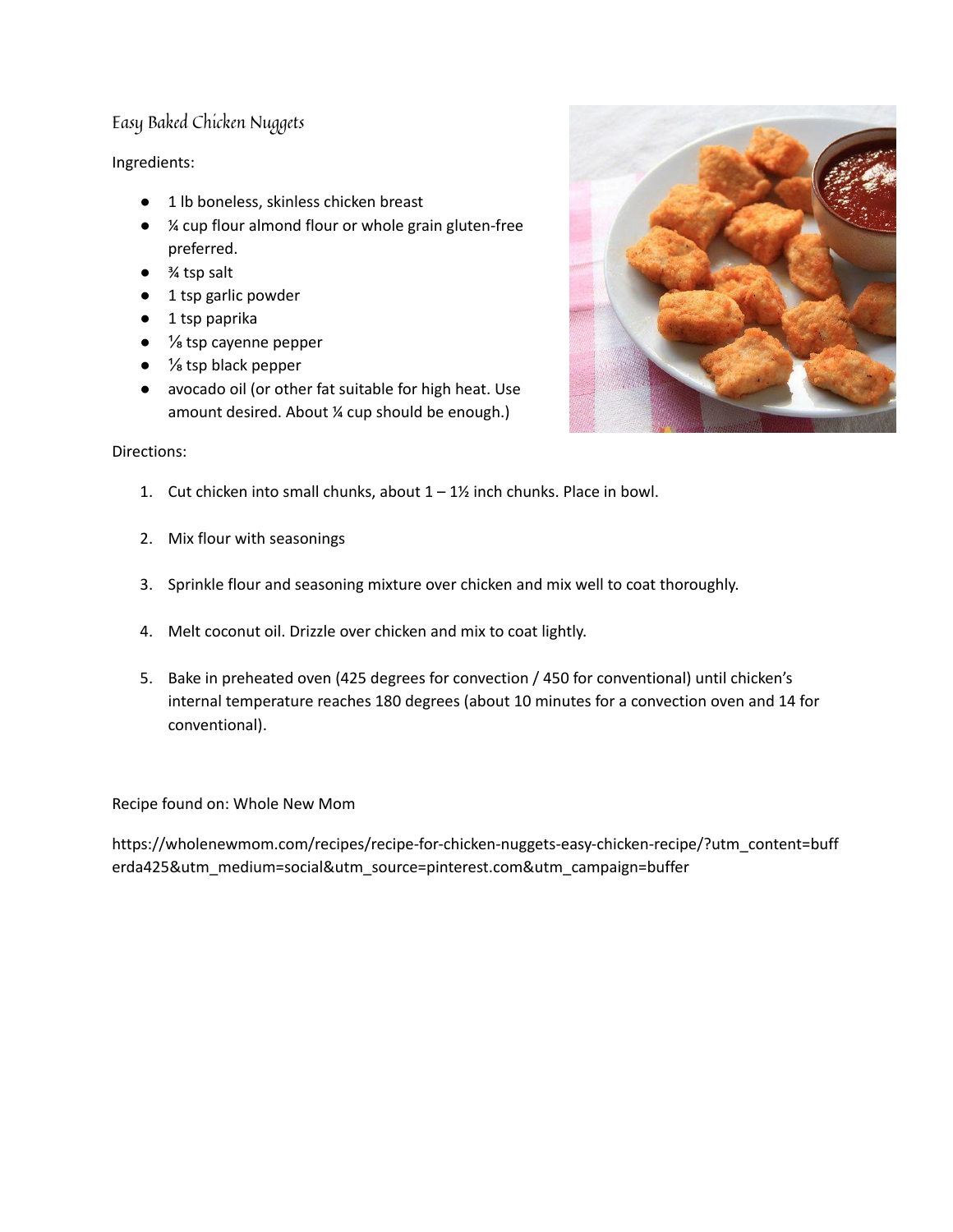# Carrot Taco Shells

Ingredients:

- $\bullet$  1 1/2 cup grated carrot, packed (about 200 g) + 1/2 cup tap water to cook
- 1/2 cup grated cheese (full fat or low fat, edam, mozzarella or cheddar (75g)
- 2 eggs
- 3 tablespoon [Gluten](http://www.amazon.com/gp/product/B00MFC5MVI/ref=as_li_tl?ie=UTF8&camp=1789&creative=9325&creativeASIN=B00MFC5MVI&linkCode=as2&tag=sweetashoney-20&linkId=VMAK5T6CC7DYAFXF) Free Oat Flour
- Salt, pepper if desired

# Directions:

- 1. Wash, peel and grate carrots.
- 2. Place them into a bowl cover with tap water. Microwave 5 minutes.
- 3. Drain and place the cooked grated carrots into a clean absorbent paper or towel.
- 4. Firmly squeeze out the extra water until the grated carrot are dry. This is a very important step. If the carrots are too moist the tacos will not harden after baking.
- 5. Place into a bowl and add the grated cheese, eggs, oat, salt and pepper.
- 6. Combine.
- 7. Prepare a baking tray covered with baking paper.
- 8. Place small portion of the carrot mixture onto the prepared tray.
- 9. Press with your finger to compact the carrot onto the tray.
- 10. Bake at 200C for 15 minutes or until crispy on the sides.
- 11. Gently remove the carrot tacos from the baking paper by lifting them with your finger.
- 12. Fill in with filling of your choice.
- 13. You can also place them onto a bottle to form a taco like shape and avoid them to crack when used later. The carrot tacos will harden slightly when cooling down.

Recipe found at: SWEETASHONEY

https://www.sweetashoney.co.nz/carrot-taco-shells/

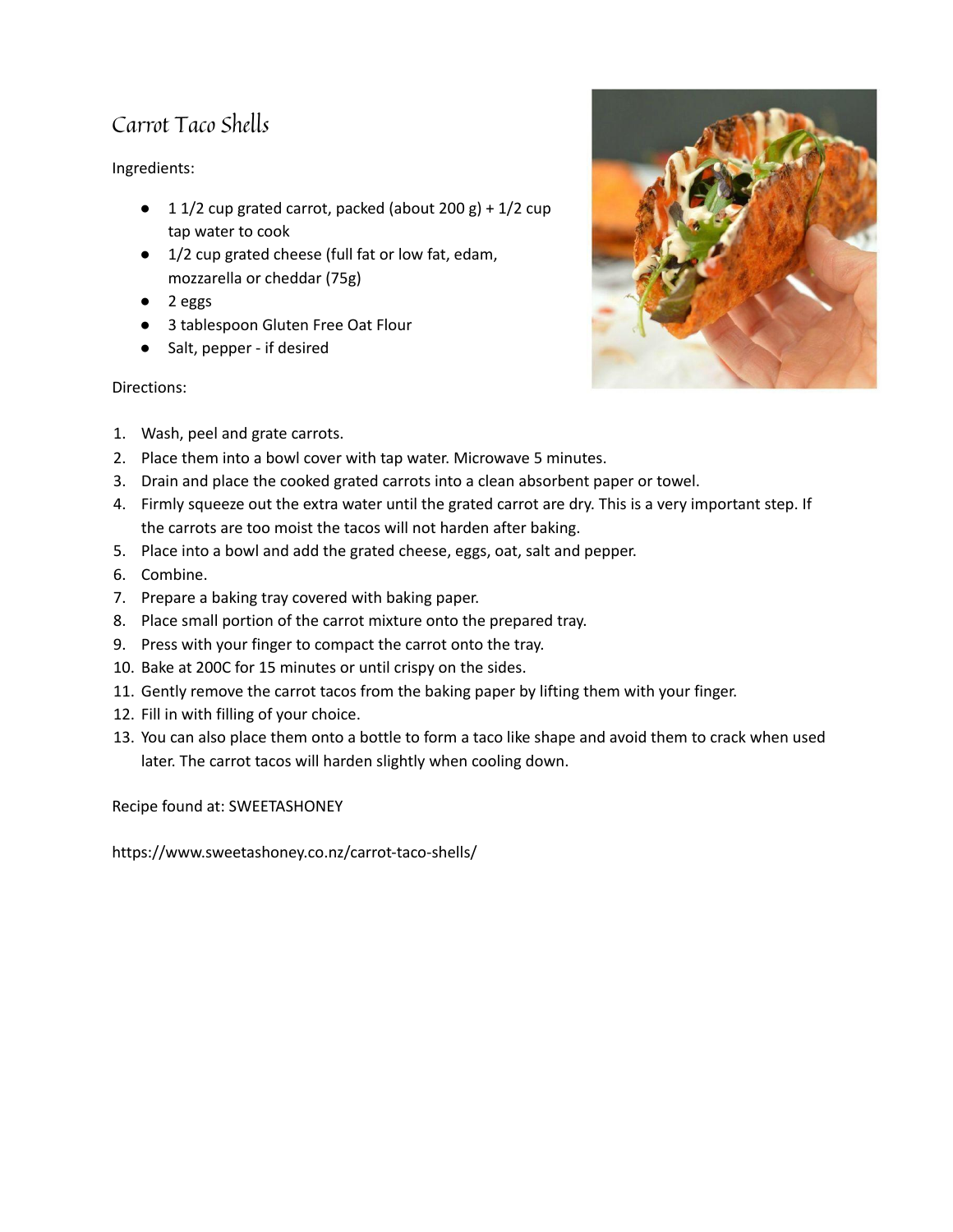# Pressure Cooker Marinara Sauce

### Ingredients:

- 2 28 oz . cans crushed tomatoes
- 1 cups large sweet potato diced (about 2 )
- 1/2 cup red lentils
- 2-3 cloves garlic minced
- $\bullet$  1 tsp. salt
- $11/2$  cups water

#### Directions:



- 1. Pick over the lentils and remove any stones or shriveled lentils, then rinse the lentils in a fine mesh sieve.
- 2. Sauté the lentils, sweet potatoes, garlic, and salt over medium heat in the [pressure](http://eatwithinyourmeans.com/instantpot) cooker for a minute or two, just to start to bring out the flavor of the garlic and get the pressure cooker warmed up.
- 3. Add the crushed tomatoes and water, and stir very well, making sure the lentils aren't sticking to the bottom of the pot.
- 4. Bring the pressure cooker to high pressure, then reduce the heat to maintain pressure for 13 minutes. If using an electric pressure cooker, simply set for 13 minutes on High.
- 5. Let the pressure release naturally before removing the lid.
- 6. Stir to combine, and puree with a blender if desired before serving.

Recipe found at: Eat Within Your Means

http://eatwithinyourmeans.com/pressure-cooker-marinara-sauce/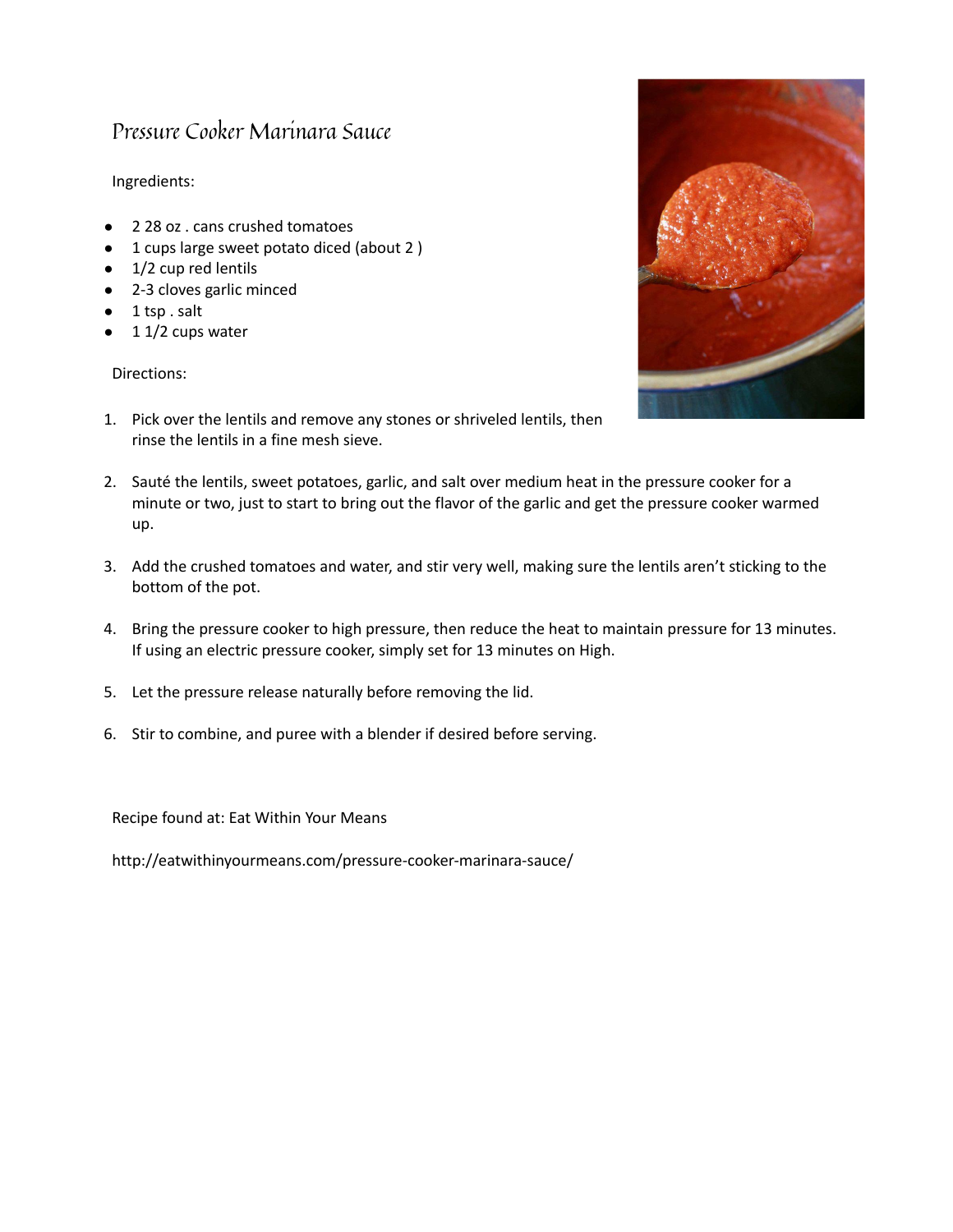Spaghetti Squash

Ingredients:

● Spaghetti squash



Directions:

- 1. Pre-heat the oven to 350 degrees. Spray a cooking sheet with organic cooking oil.
- 2. Cut the spaghetti squash in half, long-wise.
- 3. Scoop out the guts like you would a pumpkin BEFORE you cook it.
- 4. Place on a baking sheet rind-up, so the flesh is against the sheet.
- 5. Bake for one hour.
- 6. Remove the squash and let it cool for about 10 -20 minutes.
- 7. Flip over and scrape out the flesh with a fork.

Recipe found at: Football Food & Motherhood

http://www.footballfoodandmotherhood.com/spaghetti-squash-cook/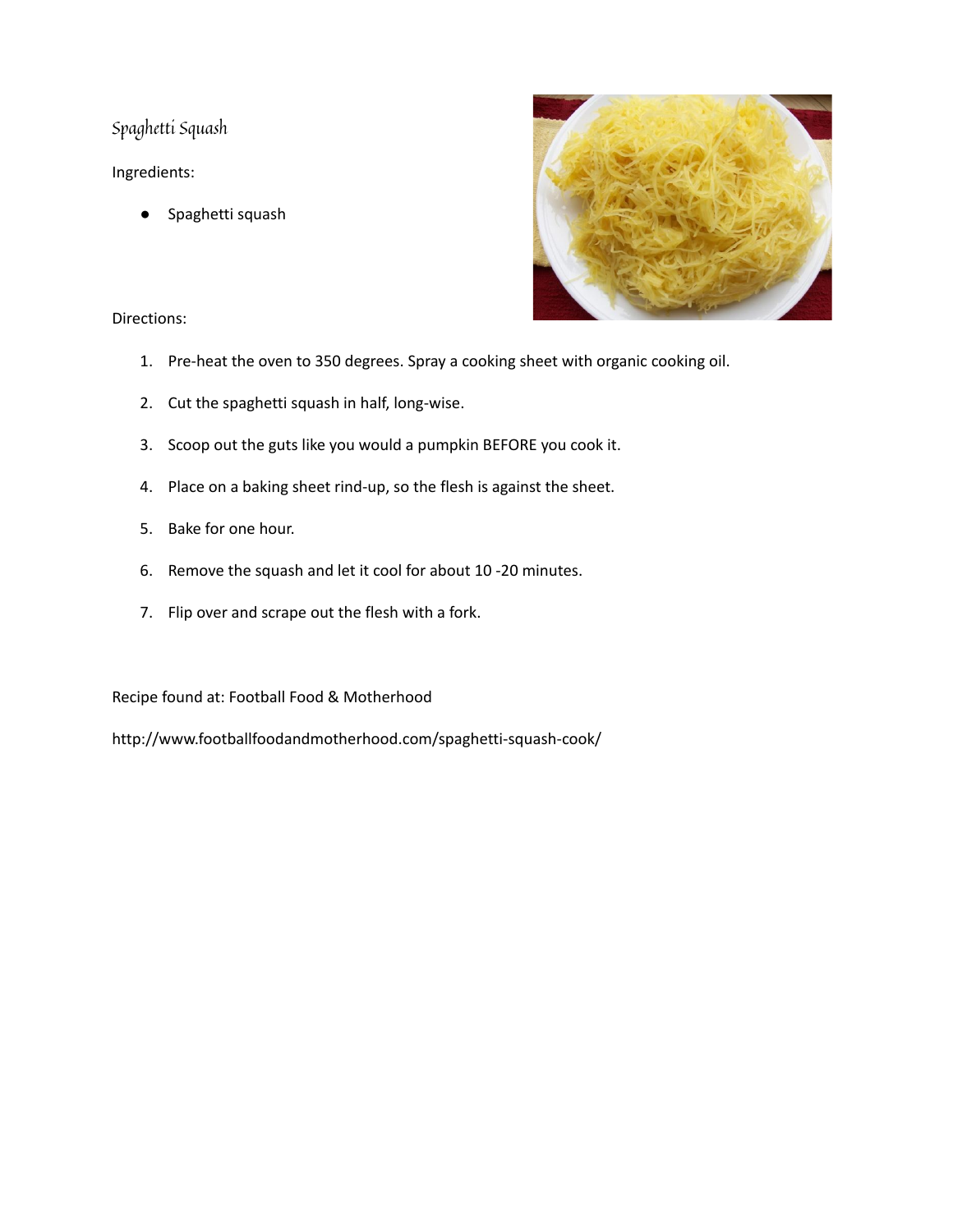# Pepperoni Pizza Cauliflower Casserole

Ingredients:

#### **For the Puree**

- 1 medium head of cauliflower
- 2 Tbsp Heavy Cream
- 1 Tbsp Butter
- 8 slices pepperoni
- ¼ cup shredded mozzarella cheese
- salt and pepper to taste **For the Casserole**
- 12 slices pepperoni
- ½ cup shredded mozzarella cheese



#### Directions:

#### **For the Puree**

Clean and trim the cauliflower, breaking it into medium sized pieces. Place in a microwave safe bowl with 2 Tbl of cream and 1 Tbl of butter. Microwave, uncovered, on high for 10 minutes. Stir to coat cauliflower with cream/butter mixture. Microwave for another six minutes on high (or until tender.) Remove from the microwave and put into a high speed blender or food processor along with the 8 slices of pepperoni and ¼ cup mozzarella cheese. Puree until smooth. Season with salt and pepper to taste. You can adjust the cream and butter to your preference for consistency.

#### **For the Casserole**

Spread the cauliflower puree into an 8 x 8 oven proof casserole dish. Cover with ½ cup shredded mozzarella cheese, and layer with pepperoni. Bake at 375 degrees (F) for about 20 minutes. Alternatively you could microwave this for 5 minutes. Serve hot.

Recipe found at: iBreathe I'm Hungry

http://www.ibreatheimhungry.com/2013/05/pepperoni-pizza-cauliflower-casserole-low-carb-and-gl uten-free.html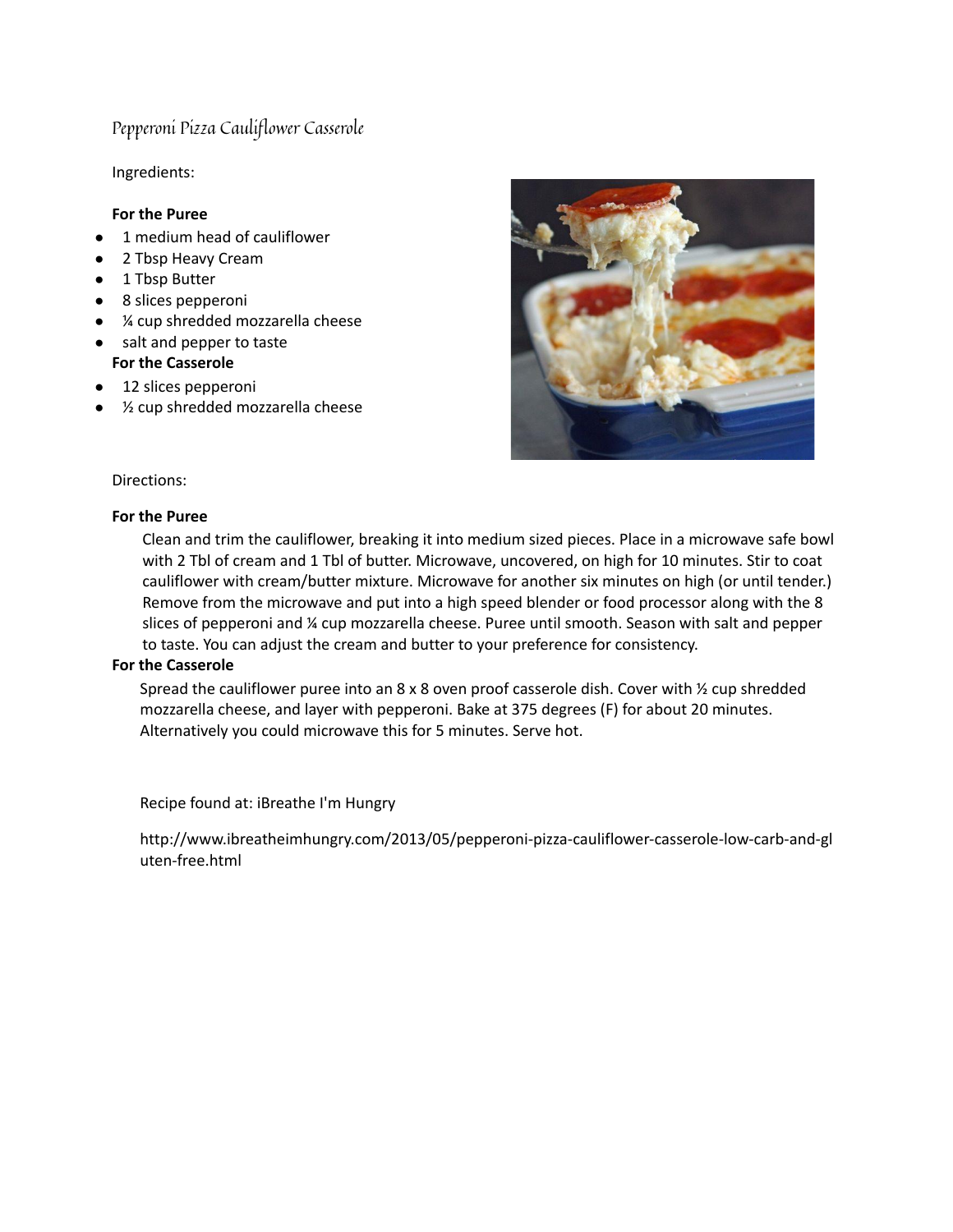# Hamburger Pie

Ingredients:

#### The Meat Pie Ingredients:

- 1 lb ground beef browned and lightly drained
- ½ cup tomato puree or tomato sauce
- 2 tbsp golden flax meal golden flax has a better taste (can sub with or cashew almond meal, if you can't have flax)
- 1/2 tbsp Italian seasonings
- $\frac{1}{2}$  tsp sea salt like this one
- 1 tsp garlic powder
- 2 cloves garlic peeled and minced
- 1 egg beaten

The Pie Toppings:

- 2 eggs beaten
- 3 tbsp unsweetened plain almond milk or coconut milk or heavy cream if you use dairy, not vanilla
- $\frac{1}{2}$  tsp ground mustard spice (key ingredient don't skip)
- $%$  sea salt
- % tsp black pepper
- cup Optional: 1/3 to a 1/2 grated cheese **omit if dairy free**

#### Directions:

- 1. Preheat oven to 400 F and grease or oil a 9 inch pie pan or dish
- 2. In a large frying pan on medium high heat, brown the ground beef until cooked.
- 3. Pour off a little of the excess grease
- 4. In a large mixing bowl combine the browned ground beef and all the meat pie ingredients. Stir together thoroughly.
- 5. Spoon meat mixture into prepared pie pan and spread around evenly. Set aside.
- 6. In a medium mixing bowl combine all the pie topping ingredients. Whisk and beat until combined.
- 7. Pour pie topping mixture evenly over the top of the meat pie.
- 8. Bake at 400 F for 28 to 31 minutes or until top is browning and the center of pie is firm.
- 9. Add optional grated cheese to the top of the pie if desired
- 10. Cool for a few minutes. Slice and serve.

Recipe found at: beautyandthefoodie

http://beautyandthefoodie.com/easy-paleo-hamburger-pie-crust-free-and-low-carb/

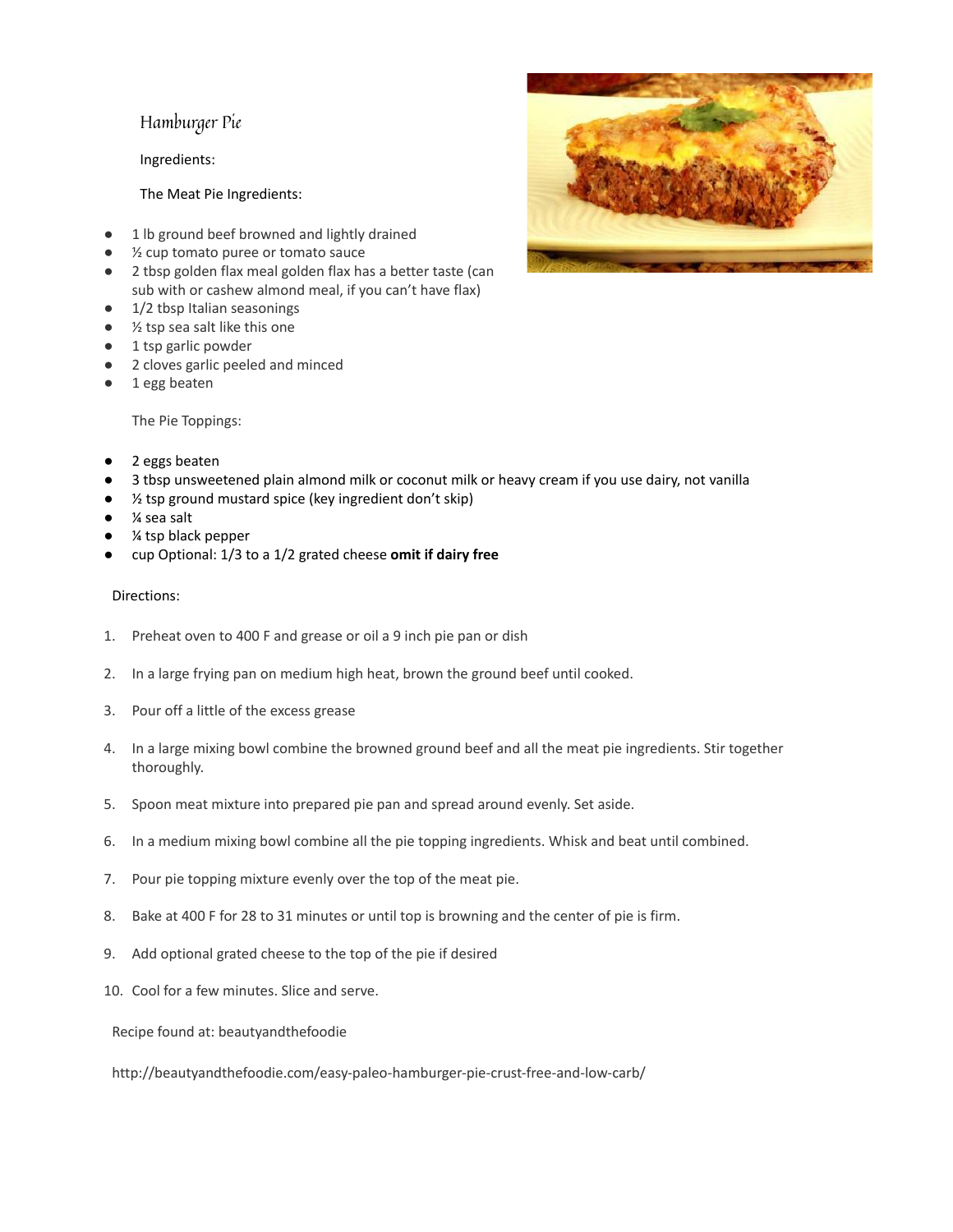# Cauliflower Pizza Crust

#### Ingredients:

- o 1 small head or 2/3 large head of cauliflower
- o ¼ cups Parmesan Cheese
- o ¼ cups Monterey Jack Cheese
- o ¼ teaspoons Sea Salt
- o ½ teaspoons Dried Basil
- o ½ teaspoons Dried Oregano
- o ½ teaspoons Garlic Powder
- $\circ$  1 Egg

#### Directions:



- 1. Wash and thoroughly dry the cauliflower.
- 2. Cut off the florets. You don't need the stem.
- 3. Pulse in the food processor until you get cauliflower "snow". You should end up with 2 to 3 cups.
- 4. Cover the cauliflower and microwave for about 4 or 5 minutes.
- 5. Dump the cauliflower out onto a paper towel and clean tea towel and let it cool off.
- 6. Preheat the oven to 450ºF. Place your cookie sheet in the oven to heat it up.
- 7. Wrap up the cauliflower in the dish cloth and paper towel and wring out as much excess water as you can.
- 8. Combine the Parmesan cheese, Monterey Jack cheese, sea salt, dried basil, dried oregano, garlic powder, and cauliflower in a medium bowl.
- 9. Mix it together with a spoon to combine the ingredients. Then add the egg and use your hands to form it into a dough ball.
- 10. Pat it down gently onto a piece of parchment paper with oil spread (or sprayed) onto it.
- 11. Use your hands to form it into a pizza crust, about 1/4″ thick.
- 12. Optional: Slide the parchment paper onto the heated up cookie sheet and bake the crust without any toppings for about 8 to 11 minutes until it is golden brown.
- 13. Remove from the oven and add your toppings. (Bake it for another 5 to 7 minutes with your toppings on it.

Recipe found at: One Little Project

http://onelittleproject.com/cauliflower-pizza-crust/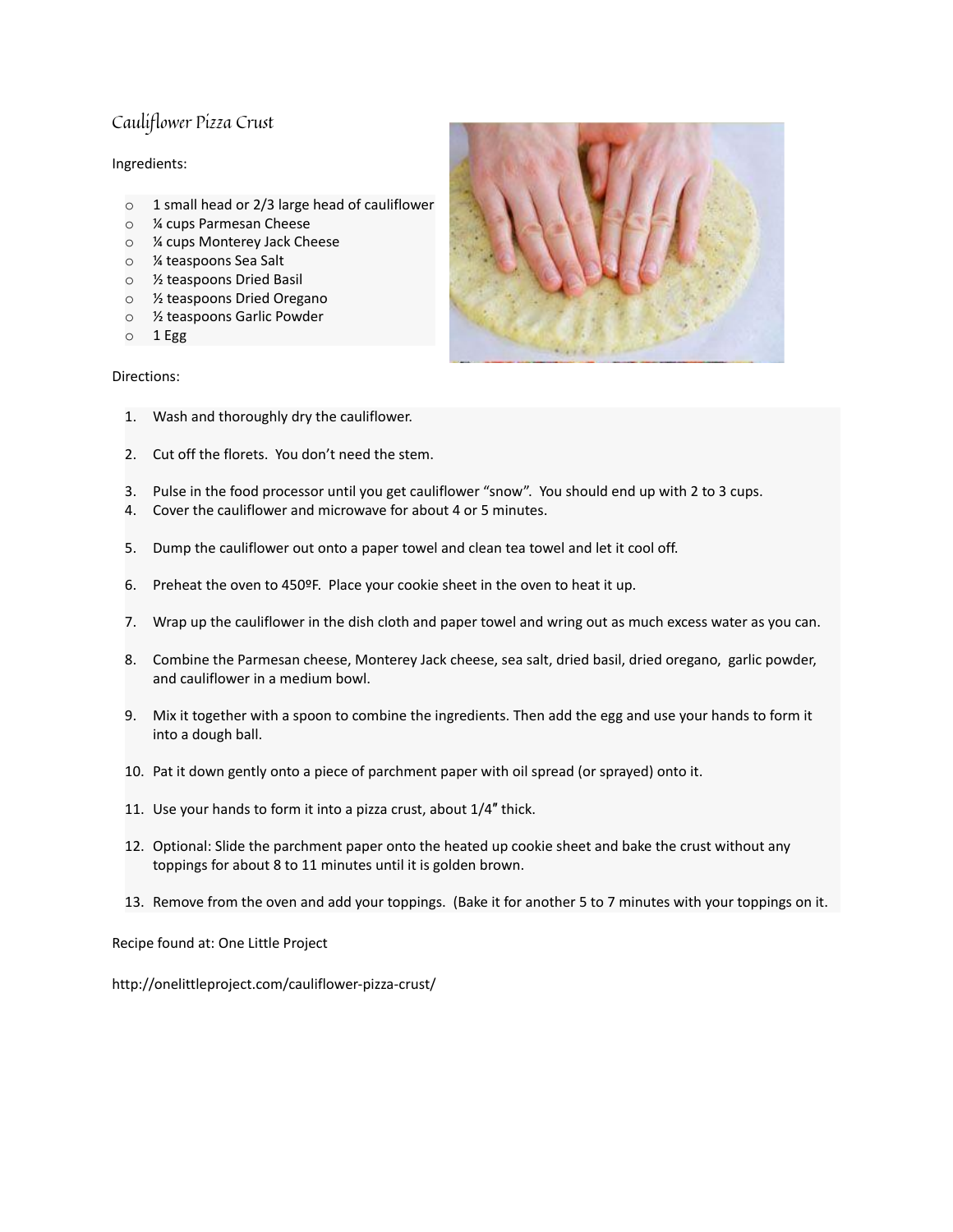# Low Carb Buffalo Chicken Meatballs

Ingredients:

- 1 pound ground chicken or turkey
- 1/2 cup almond flour
- 1/4 cup cheddar cheese
- 2 tablespooons prepared ranch dressing, plus more for serving
- 1 tablespoon dry ranch seasoning
- 1/4 cup hot sauce, plus more for serving
- 1 egg



Directions:

- 1. Preheat oven to 500 degrees. Line baking sheet with parchment paper.
- 2. Add all of the ingredients to a medium bowl and mix well with your hands.
- 3. Form mixture into 9 evenly sized meatballs and place on the prepared baking sheet.
- 4. Bake for 15 minutes or until cooked through.
- 5. Serve with extra hot sauce and ranch dressing, as desired

Recipe found at: Buns in My Oven

http://www.bunsinmyoven.com/2016/04/25/buffalo-chicken-meatballs-low-carb-keto-gluten-free/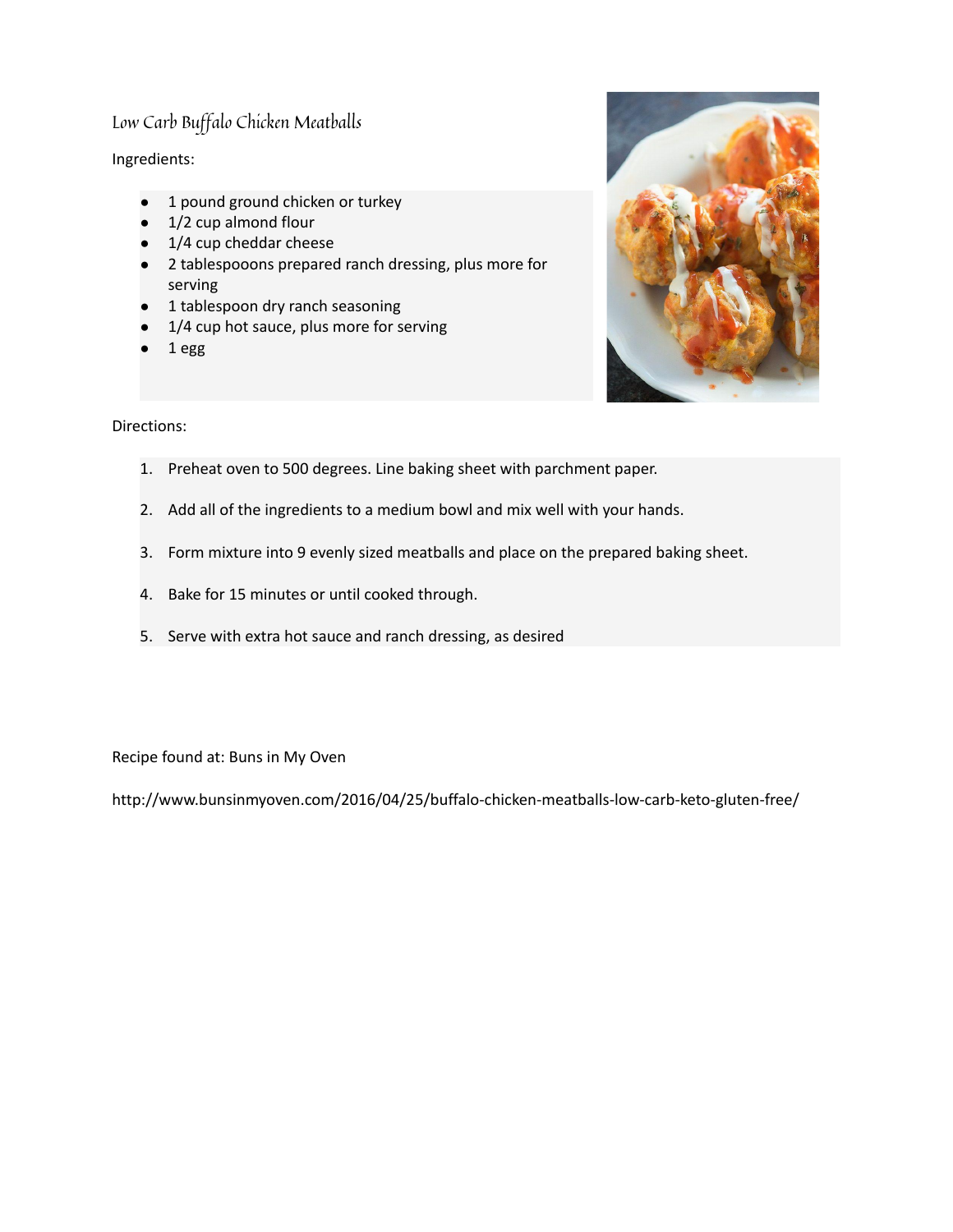# Pita Pizza

### Ingredients:

- 1 pita bread round
- 1 teaspoon olive oil
- 3 tablespoons pizza sauce
- 1/2 cup shredded mozzarella cheese
- 1/4 cup sliced crimini mushrooms (optional)
- 1/8 teaspoon garlic salt

Directions:

1. Preheat grill for medium heat

2. Spread one side of the pita with olive oil and pizza sauce. Top with cheese and mushrooms, and season with garlic salt.

Lightly oil grill grate. Place pita pizza on grill, cover, and cook until cheese completely melts, about 5 minutes.

Recommended by ADA who has made this recipe during Healthy Snack time!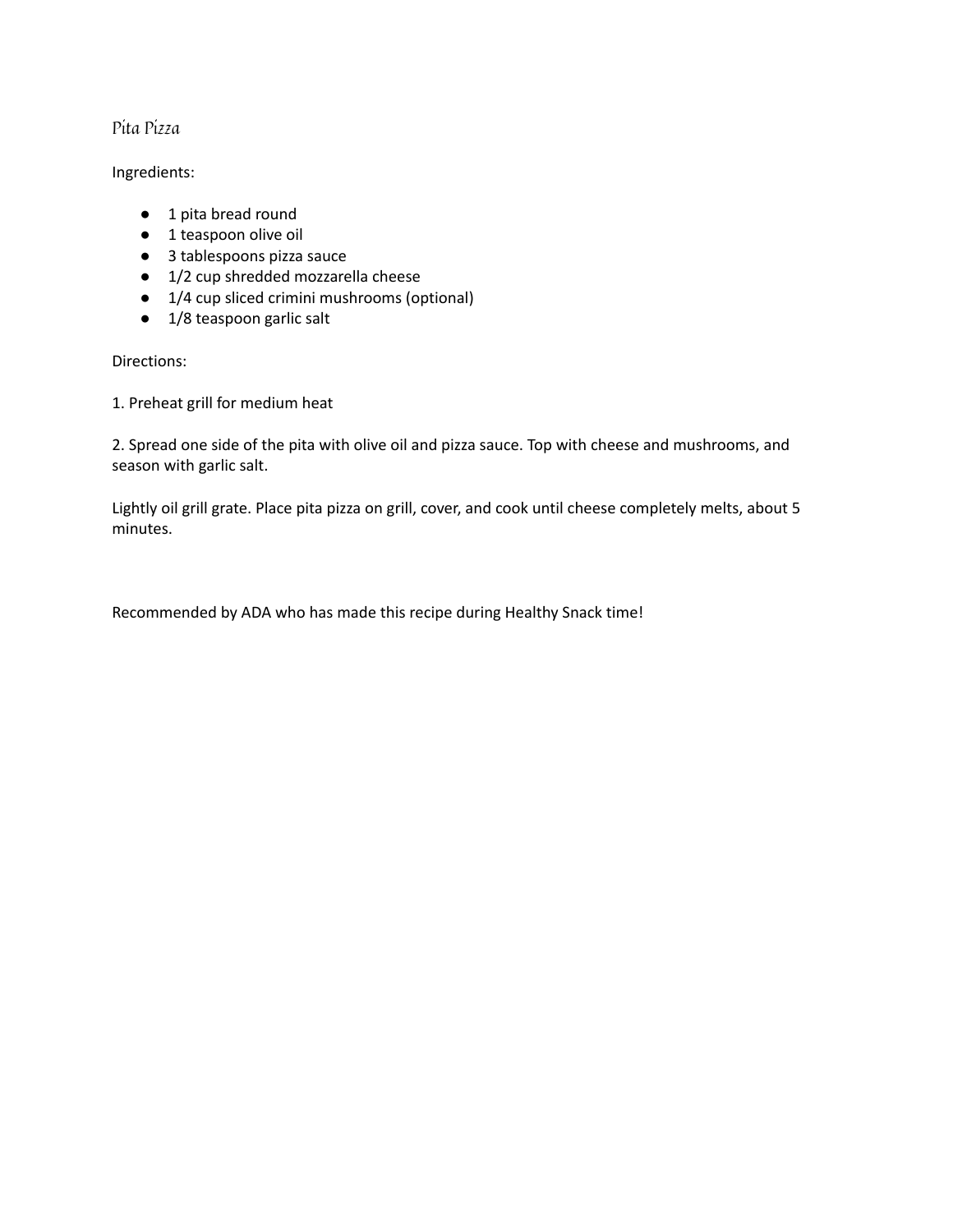### Peanut Butter and Banana Burritos

Ingredients:

- 6 inch flour tortillas
- Creamy peanut butter
- Bananas
- Vanilla or plain yogurt (optional)
- Honey (optional)

Directions:

1. Mix about 1 tbsp. of peanut butter with a little honey in a bowl (optional)

2. Spread your peanut butter or peanut butter and honey mixture, leaving about 1 inch around the edges

- 3. Carefully cut your banana into thin slices
- 4. Layer your banana in the center of your tortilla on top of the peanut butter
- 5. spread 1 tbsp. of yogurt over the top if desired
- 6. Fold your tortilla over the top of the fruit making sure to tuck one end

Recipe is recommended by ADA who made this during Healthy Snack time!